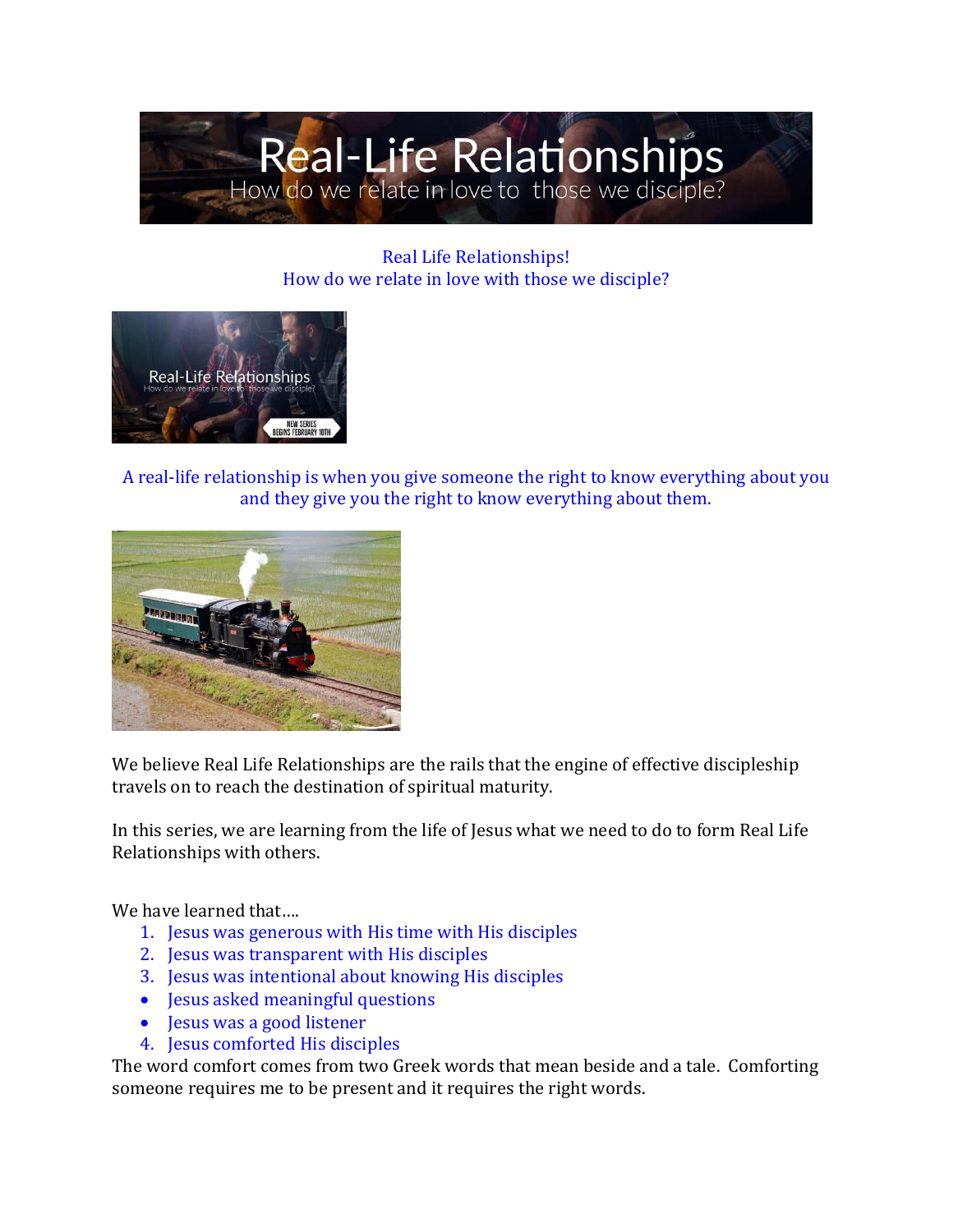Jesus did both with His disciples. He went to be with Mary and Martha when their brother died, and He spoke comforting words.

John 11:17-27

17 So when Jesus came, He found that he had already been in the tomb four days.

18 Now Bethany was near Jerusalem, about two miles away.

19 And many of the Jews had joined the women around Martha and Mary, to comfort them concerning their brother.

20 Now Martha, as soon as she heard that Jesus was coming, went and met Him, but Mary was sitting in the house.

21 Now Martha said to Jesus, "Lord, if You had been here, my brother would not have died. 22 But even now I know that whatever You ask of God, God will give You."

23 Jesus said to her, "Your brother will rise again."

24 Martha said to Him, "I know that he will rise again in the resurrection at the last day." 25 Jesus said to her, "I am the resurrection and the life. He who believes in Me, though he may die, he shall live.

26 And whoever lives and believes in Me shall never die. Do you believe this?" 27 She said to Him, "Yes, Lord, I believe that You are the Christ, the Son of God, who is to come into the world."

**NKJV** 

But before he raised Lazarus from the dead, He did something else with them. He wept with them.

John 11:32-36

32 Then, when Mary came where Jesus was, and saw Him, she fell down at His feet, saying to Him, "Lord, if You had been here, my brother would not have died."

33 Therefore, when Jesus saw her weeping, and the Jews who came with her weeping, He groaned in the spirit and was troubled.

34 And He said, "Where have you laid him?" They said to Him, "Lord, come and see." 35 Jesus wept.

36 Then the Jews said, "See how He loved him!"

**NKIV** 

He mourned with them their loss. He identified emotionally with their pain as He saw the pain their loss created.

The apostle Paul said it this way… Romans 12:15 15 Rejoice with those who rejoice, and weep with those who weep. **NKJV** 

The journey of life is painful emotionally. Painful means full of pain.

Life is a cycle of emotionally painful moments. Storms of pain happen. Today, every one of us is either….

- Driving through the storm
- Driving out of the storm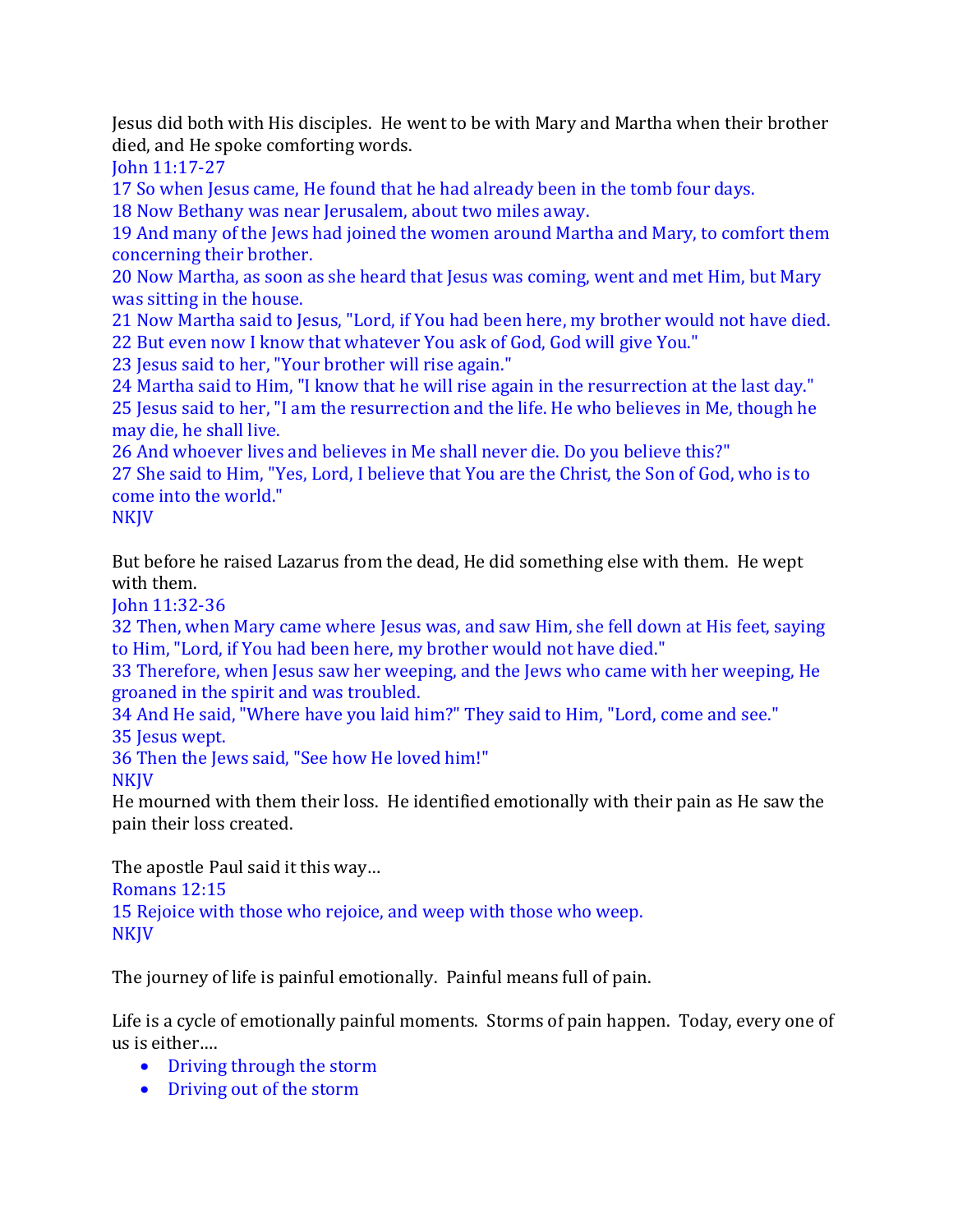## • Driving toward the next storm

This cycle repeats itself on our journey. If you live to be 80 years old, when you look back on your life, you will see these cycles of the storms of pain. Sometimes it is a cycle that we only experience every few years. Sometimes we can feel like we are not getting any relief from the last pain before the next pain stacks up on the last pain.

Death, pain, and sorrow were God's curse for sin.

Genesis 2:16-17

16 And the Lord God commanded the man, saying, "Of every tree of the garden you may freely eat;

17 but of the tree of the knowledge of good and evil you shall not eat, for in the day that you eat of it you shall surely die." **NKJV** 

Genesis 3:16-19

16 To the woman He said: "I will greatly multiply your sorrow and your conception; In pain you shall bring forth children; Your desire shall be for your husband, and he shall rule over you."

17 Then to Adam He said, "Because you have heeded the voice of your wife, and have eaten from the tree of which I commanded you, saying, 'You shall not eat of it': "Cursed is the ground for your sake; In toil you shall eat of it all the days of your life.

18 Both thorns and thistles it shall bring forth for you, and you shall eat the herb of the field.

19 In the sweat of your face you shall eat bread till you return to the ground, for out of it you were taken; for dust you are, and to dust you shall return." **NKJV** 

Death can occur both relationally and physically.

## Death=Pain and Sorrow

Jesus modeled for us how to comfort people that are suffering from the curse of sin.

- 1. Be beside them
- 2. Speak comforting words to them
- 3. Mourn with them

Jesus thought comforting His disciples was so important, He promised to send them His Spirit to comfort them when He was gone.

John 14:25-27

25 These things have I spoken unto you, being yet present with you.

26 But the Comforter, which is the Holy Ghost, whom the Father will send in my name, he shall teach you all things, and bring all things to your remembrance, whatsoever I have said unto you.

27 Peace I leave with you, my peace I give unto you: not as the world giveth, give I unto you. Let not your heart be troubled, neither let it be afraid.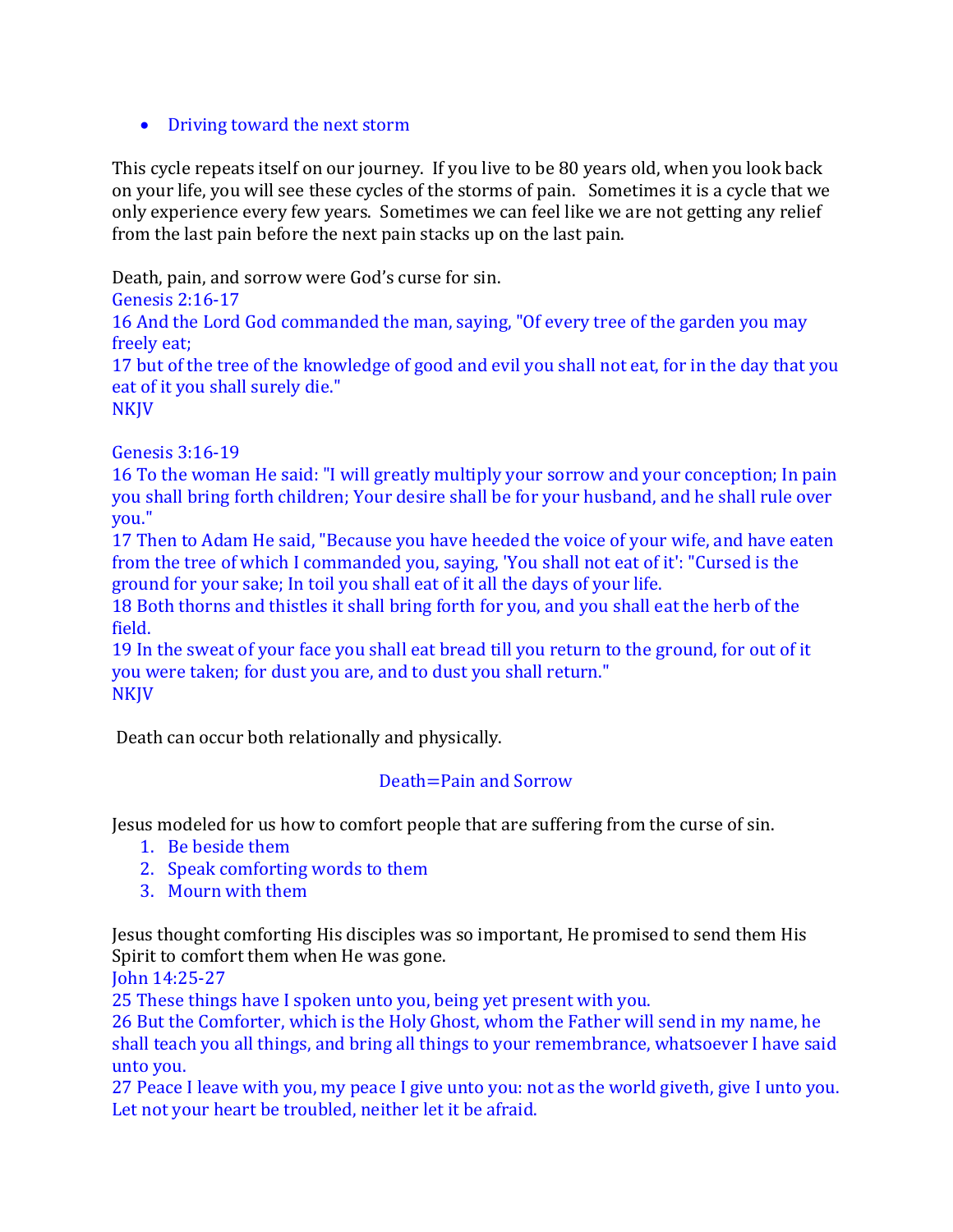KJV

Parakletos means consoler or helper.

What is so challenging about comforting people?

- 1. Being beside them-takes time and possibly money
- 2. Speaking comforting words to them-takes wisdom
- 3. Mourning with them-takes compassion

Which one of these three challenges is most difficult for you?

The greatest problem that Jesus saw in the Jews was their failure to have compassion!

Matthew 9:11-13

11 And when the Pharisees saw it, they said to His disciples, "Why does your Teacher eat with tax collectors and sinners?"

12 When Jesus heard that, He said to them, "Those who are well have no need of a physician, but those who are sick.

13 But go and learn what this means: 'I desire mercy and not sacrifice.' For I did not come to call the righteous, but sinners, to repentance."

NKJV

The word mercy comes from the Greek word Eleos and means compassion.

If we have compassion for people that are suffering, we will mourn with them. We will have sympathy. We will be moved to action.

Matthew 9:36

36 But when He saw the multitudes, He was moved with compassion for them, because they were weary and scattered, like sheep having no shepherd. NKJV

Matthew 14:14

14 And when Jesus went out He saw a great multitude; and He was moved with compassion for them, and healed their sick. NKJV

Matthew 15:32

32 Now Jesus called His disciples to Himself and said, "I have compassion on the multitude, because they have now continued with Me three days and have nothing to eat. And I do not want to send them away hungry, lest they faint on the way." NKJV

Compassion for others is what causes us to mourn with others.

So, how do we develop compassion for all people because all people are suffering?

John 9:1-7

9 Now as Jesus passed by, He saw a man who was blind from birth.

2 And His disciples asked Him, saying, "Rabbi, who sinned, this man or his parents, that he was born blind?"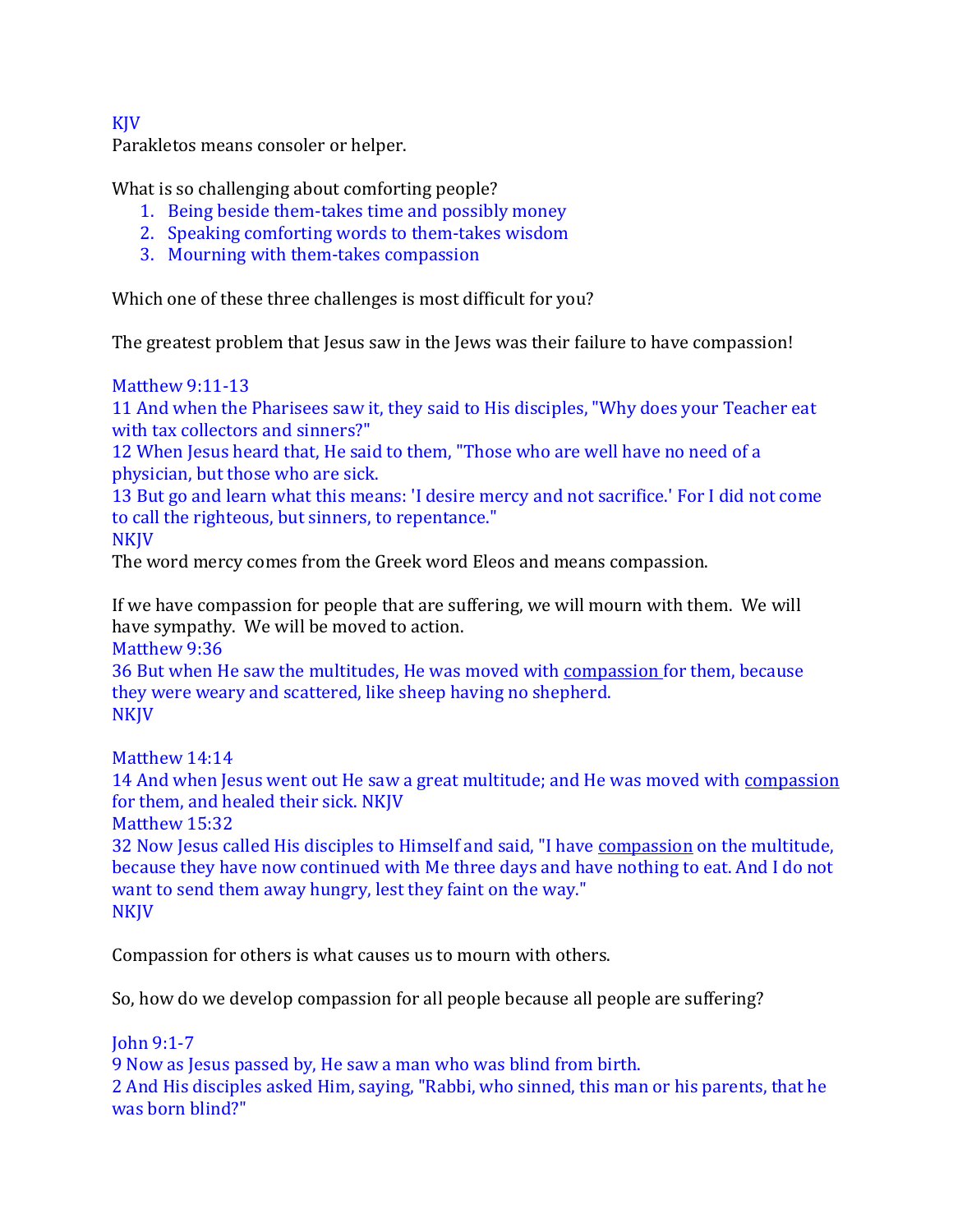3 Jesus answered, "Neither this man nor his parents sinned, but that the works of God should be revealed in him.

4 I must work the works of Him who sent Me while it is day; the night is coming when no one can work.

5 As long as I am in the world, I am the light of the world."

6 When He had said these things, He spat on the ground and made clay with the saliva; and He anointed the eyes of the blind man with the clay.

7 And He said to him, "Go, wash in the pool of Siloam" (which is translated, Sent). So he went and washed, and came back seeing.

NKJV

The disciples of Jesus did not have compassion for the blind man because they believed he was a sinner that was getting what he deserved because of his sin or the sins of his parents! John 8:1-12

8 But Jesus went to the Mount of Olives.

2 Now early in the morning He came again into the temple, and all the people came to Him; and He sat down and taught them.

3 Then the scribes and Pharisees brought to Him a woman caught in adultery. And when they had set her in the midst,

4 they said to Him, "Teacher, this woman was caught in adultery, in the very act.

5 Now Moses, in the law, commanded us that such should be stoned. But what do You say?" 6 This they said, testing Him, that they might have something of which to accuse Him. But Jesus stooped down and wrote on the ground with His finger, as though He did not hear. 7 So when they continued asking Him, He raised Himself up and said to them, "He who is

without sin among you, let him throw a stone at her first."

8 And again He stooped down and wrote on the ground.

9 Then those who heard it, being convicted by their conscience, went out one by one, beginning with the oldest even to the last. And Jesus was left alone, and the woman standing in the midst.

10 When Jesus had raised Himself up and saw no one but the woman, He said to her, "Woman, where are those accusers of yours? Has no one condemned you?"

11 She said, "No one, Lord." And Jesus said to her, "Neither do I condemn you; go and sin no more."

12 Then Jesus spoke to them again, saying, "I am the light of the world. He who follows Me shall not walk in darkness, but have the light of life."

NKJV

The pharisees did not have compassion for the adulterous woman because they believed she was a sinner that was getting what she deserved because of her sin.

Both the disciples of Jesus and the pharisees were so focused on passing judgment on the blind man and the adulterous woman that they did not identify with the pain that both were experiencing.

Why were they this way?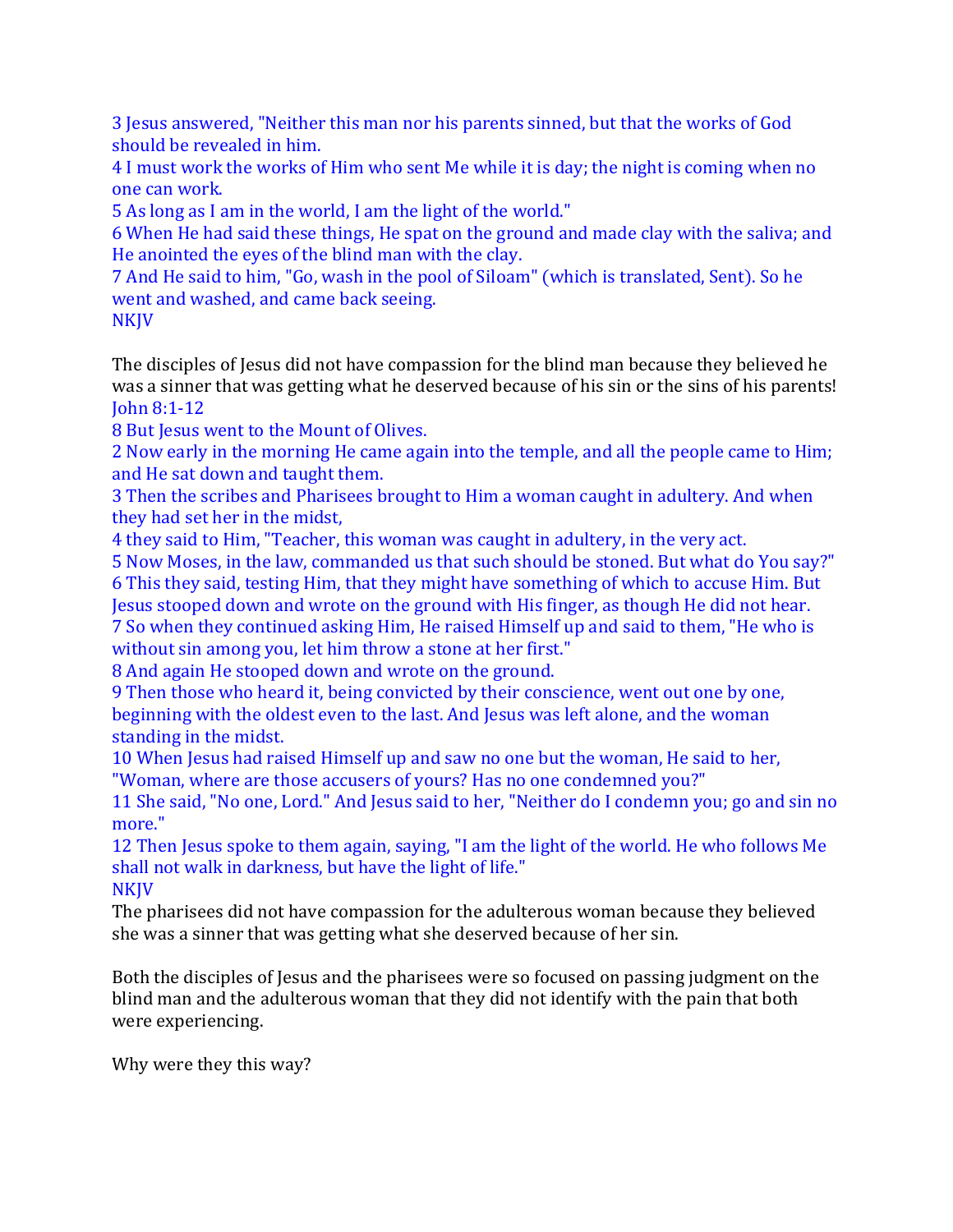We are called by God to uphold His Word as the standard for what is right and what is wrong. We are supposed to call what is right righteous and what is wrong sinful.

But why were the disciples of Jesus and the Pharisees so focused on passing judgment on the blind man and the adulterous woman that they did not identify with the pain that both were experiencing?

They both believed that because they were committed to obey God, they were righteous, and people that did not share their commitment were sinful.

They also believed that these people were suffering because they were sinful, and they would not suffer like them because they were righteous.

This was the error in the beliefs of Jobs friends.

Jesus destroyed this myth. He taught righteous moral laws that are ridiculous. He shared story after story that exposed the sinfulness of mankind. He made it clear that all of mankind is sinful. Jesus said was no one righteous but God alone.

The apostle Paul said it like this…

Romans 3:9-18

9 What then? are we better than they? No, in no wise: for we have before proved both Jews and Gentiles, that they are all under sin;

10 As it is written, there is none righteous, no, not one:

11 There is none that understandeth, there is none that seeketh after God.

12 They are all gone out of the way, they are together become unprofitable; there is none that doeth good, no, not one.

13 Their throat is an open sepulchre; with their tongues they have used deceit; the poison of asps is under their lips:

14 Whose mouth is full of cursing and bitterness:

15 Their feet are swift to shed blood:

16 Destruction and misery are in their ways:

17 And the way of peace have they not known:

18 There is no fear of God before their eyes.

KJV

If you believe you are righteous because of your works, you will not be compassionate with those who are suffering due to their sin.

If you believe that people are suffering because they are sinful and you are not because you are righteous, you will not be compassionate with those who are suffering.

I might say to someone who is suffering from substance abuse, you might want to get sober before something worse happens.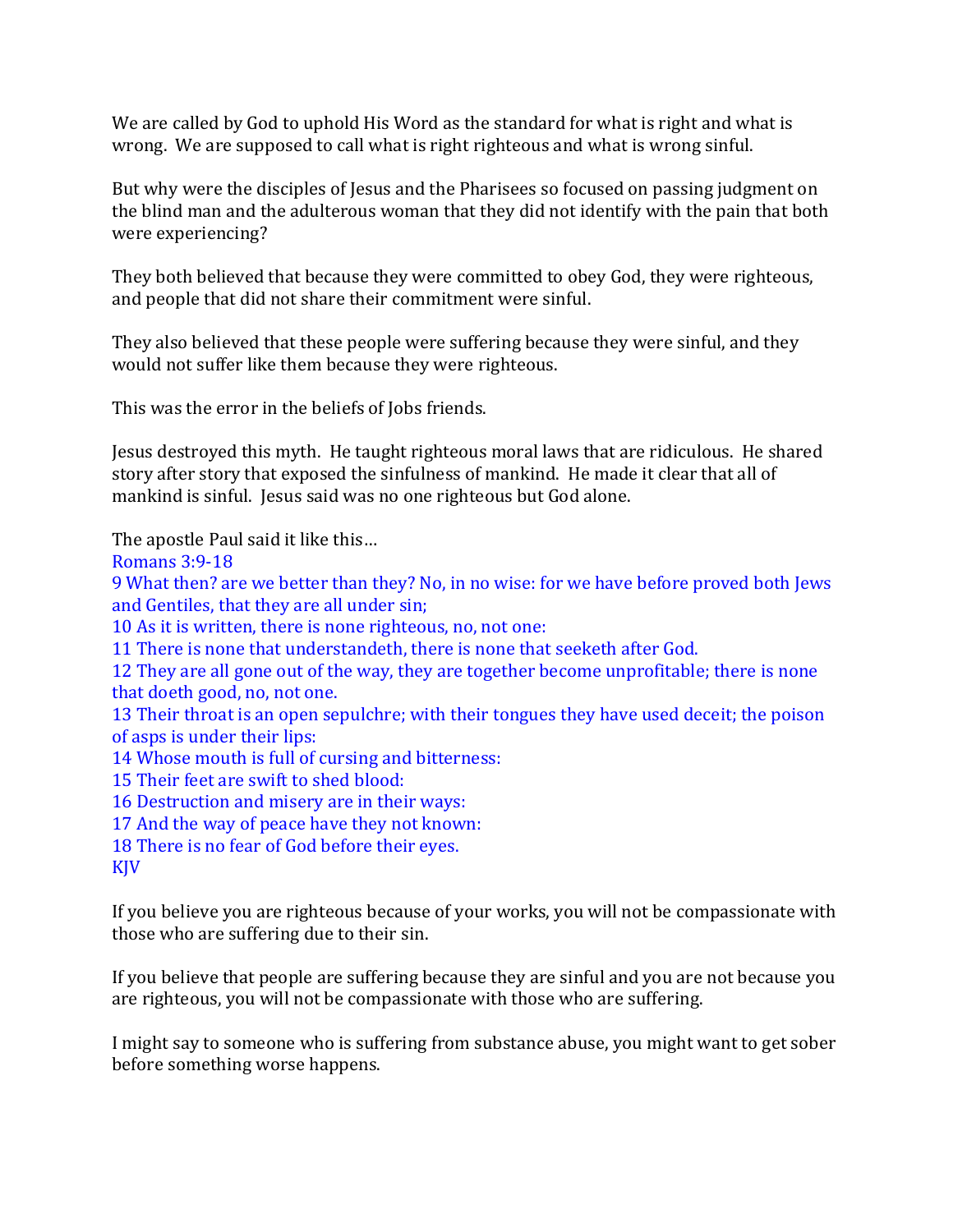But the truth is I could get the same physical illnesses and never abuse substances. I can lower my chances by avoiding certain things that God forbids, but I am under the same curse they are under and I am not going to be freed from it until this mortal body gives way to immortality.

There is only one way for unrighteous men to become righteous and that one way is through Jesus Christ.

Romans 3:21-26

21 But now the righteousness of God apart from the law is revealed, being witnessed by the Law and the Prophets,

22 even the righteousness of God, through faith in Jesus Christ, to all and on all who believe. For there is no difference;

23 for all have sinned and fall short of the glory of God,

24 being justified freely by His grace through the redemption that is in Christ Jesus, 25 whom God set forth as a propitiation by His blood, through faith, to demonstrate His righteousness, because in His forbearance God had passed over the sins that were previously committed,

26 to demonstrate at the present time His righteousness, that He might be just and the justifier of the one who has faith in Jesus. NKJV

If I understand and believe the gospel, I will not be like the disciples of Jesus or the pharisees or Job's friends.

When people suffer, no matter what causes the suffering, If I understand and believe the gospel, I will see them as victims of sin just like me that need a savior who can deliver them from sin and suffering.

## The gospel of Jesus Christ changes religious hypocrites into compassionate care givers that comfort those who are suffering!

Pride and self-righteousness are the main reason people do not have compassion for others.

Serial killers have this problem. In their twisted minds they are good purging the world of evil.

## It is time for Christians to stop judging people like serial killers and have the mind of Jesus!

If you claim to be a Christian? Have you ever considered that it is impossible to live like a Christian and be self-righteous?

I guess it is possible for you to be a Christian and to be deceived and fall away from the truth of the gospel. You tend to become like who you go to church with. There are a lot of local churches and even denominations filled with self-righteous people. You could be saved and fall away.